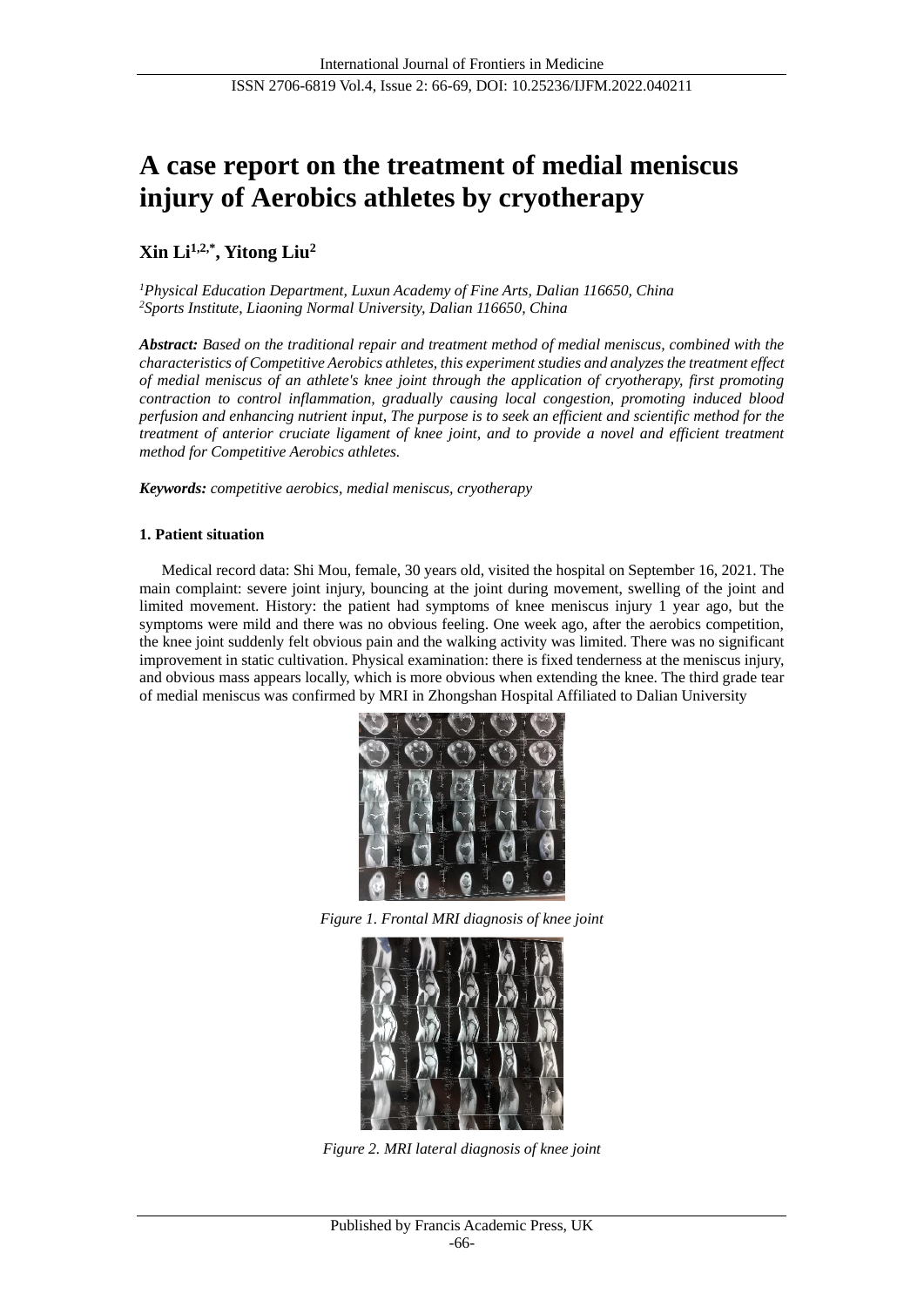## ISSN 2706-6819 Vol.4, Issue 2: 66-69, DOI: 10.25236/IJFM.2022.040211

#### **2. Treatment**

#### *2.1. Cryotherapy*

Cryotherapy is a non-invasive therapy that exposes the body to the cold therapy cabin at - 100 ℃ - 180 ℃. the sudden drop in temperature caused by nitrogen vapor stimulates the temperature receptors in the body, prompting the brain to send signals to return the blood to the main organs, so as to promote the recovery and operation of the body's blood circulation system, nerve circulation system and energy supply system, It can significantly improve strength, physical function and endurance, promote the treatment and repair of human tissues. Users stay in the cold treatment cabin for 3 minutes, no more than 5 minutes. Continuous low temperature gradually narrows blood vessels, promotes blood circulation, improves immune system, reduces fatigue, and promotes the healing of injured parts at a faster speed.

Freezing chamber therapy should be carried out within 30 minutes after muscle strength training, between - 110 ℃ and - 130 ℃ for about 2 minutes. Before entering the cold therapy room, the body shall be kept dry and the sweat on the body surface shall be wiped dry. During the whole treatment process, the patient shall maintain a standing position, keep breathing stable and cannot hold his breath.



*Figure 3. Cryogenic compartment*



*Figure 4. Liquid nitrogen container*

Leg strength training:

Zero load leg muscle strength training: first lie flat, bend the big and small legs to 90 degrees, and make a circular motion with the hip as the fulcrum. 3-5 groups are suitable, and one group is about 8 until exhausted.

Resistance band leg muscle strength training: bind the elastic band to the lower part of the knee through the elastic band, slightly squat the two knees separately, and then move left and right. The left and right are one group for ten groups.

Instrument leg muscle strength training: sitting leg flexion and extension: exercise quadriceps femoris,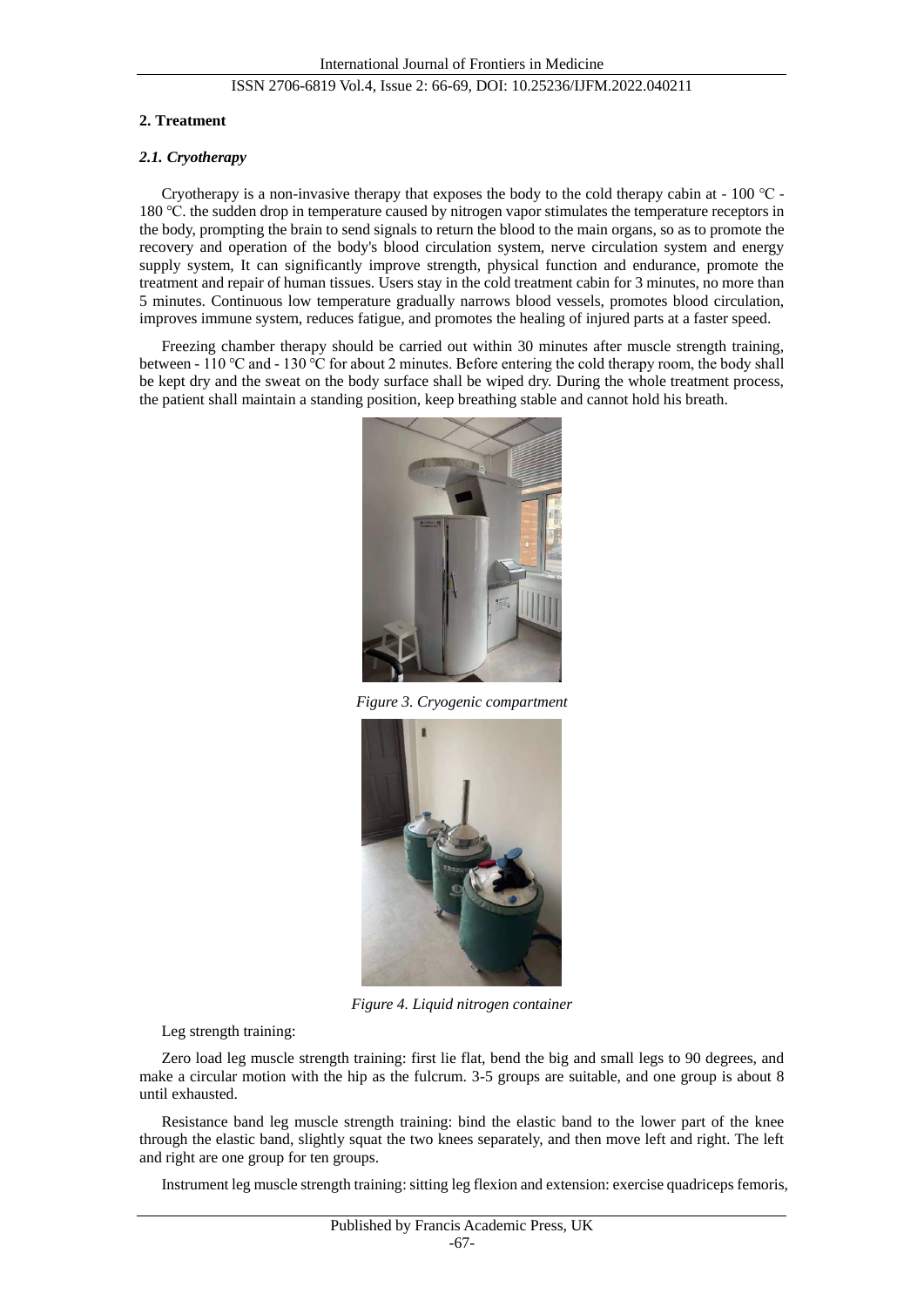#### ISSN 2706-6819 Vol.4, Issue 2: 66-69, DOI: 10.25236/IJFM.2022.040211

and make the muscles exhausted. Do 5 groups, 6-10 times in each group. Secondly, barbell squat: at the beginning, control the weight at 40kg, 10 in each group, and gradually increase the weight and quantity.

#### *2.2. Specific treatment plan*

From day 1 to day 5: the initial pain is obvious, mainly the weight-free training of the legs, so as to recover and enhance the muscle strength of the legs. Warm up: walk and stretch for 15 minutes; Leg muscle strength training: lift the heel with weight, and stimulate the quadriceps femoris to stretch and lengthen in the process of exercise. There are 3 groups, 20 in the first group, 15 in the second group and 10 in the third group, so as to promote the adaptability of muscles and protect the knee joint; Practice standing on a stake by holding a ball stake or a tree stake. At the same time, the knee joint needs to be slightly bent and the hip needs to be slightly sunk backward for at least 20 minutes each time; Lie on your back on the bed without bending the knee joint. Lift the affected limb about 30 ° away from the bed for 10 seconds. Do 10-15 for each group. During the straight leg lifting training, add a suitable sandbag on the lower leg as a weight-bearing until you are exhausted; Massage and stretching: the patient sits down, kneads several times from thigh to knee joint to promote muscle relaxation, and then massages slowly from light to heavy in the painful place for 3-5 minutes until there is no fever in the joint.

From day 6 to day 15: in the medium term, the leg muscle strength and knee joint function will recover to about 70%. At this stage, resistance band and instrument training will be added on the basis of the original leg training to stimulate the leg muscles in a deeper level. At the same time, freezing chamber therapy will be gradually carried out. Warm up: the elliptical machine warms up for half an hour to activate the leg muscles near the knee; Leg muscle strength training: resistance band hard pull training, stand with both feet shoulder width, step on the resistance band circle under your feet, naturally droop your hands on both sides of the body, grasp both ends of the resistance band circle, then bend your upper body forward, hips backward, bend your knees, and then get up and stand up. There are 15 in each group, a total of 5 groups. In the process of doing, pay attention to slow down and slow up with control; Squat in the resistance belt, step on the resistance belt with both feet, the distance between the feet is the same width as the shoulder, grasp both ends of the resistance belt with both hands, move both arms towards the shoulder, and the two palms outward. Then lower the center of the body to squat deeply, and move the hips backward and downward, 15 in each group, a total of 5 groups; Weight bearing heel lifting, heel lifting training on the basis of anti-40kg barbell, 20 in each group, a total of 5 groups. Freezing chamber therapy: 120 second freezing chamber therapy at - 120 ℃ within half an hour after training, once every 2-3 days, the patient's pain will be significantly improved, relieve muscle tension, increase joint flexibility and control inflammation. Massage and stretching: slightly bend the affected limb, close the heel to the hip, straighten it after reaching the maximum limit, and repeat this action 3-5 times; The leg muscles can be fully stretched by traditional stretching methods such as body flexion, which can promote blood circulation and prevent tendon adhesion, muscle atrophy, muscle spasm and so on.

#### **3. Efficacy observation**

After 15 days of treatment with the above procedures, the patient's knee bounce was eliminated, the tenderness was reduced, the weight-bearing squat increased from the original 30kg to 50kg, and the aerobics training returned to normal. In order to consolidate the treatment effect, it is recommended that patients join leg muscle strength training during exercise and relaxation, and wear knee protectors. Refer to the simple mcgiii pain scale (recovery: all the original symptoms disappear, the function returns to normal, and you can move and work normally. Remarkable effect: the pain is significantly reduced, which does not affect your normal work and activity life, or you can do simple training or work. Improvement: the symptoms gradually improve, and occasionally you feel pain, which affects your normal work and life, or you can't train and work normally. Ineffective performance: the pain is not improved, and you can work normally It can be concluded that the patient has achieved remarkable curative effect through cold therapy cabin therapy and leg muscle strength training.

#### **4. Discussion**

Meniscus injury is the most common phenomenon in knee injury. It mostly occurs in sports and all kinds of sports work. For professional athletes, the traditional methods are mainly surgical treatment. In recent years, the role of meniscus in maintaining knee function has been further developed. We focus on later rehabilitation, In rehabilitation treatment, we should first consider the pain changes of patients, and